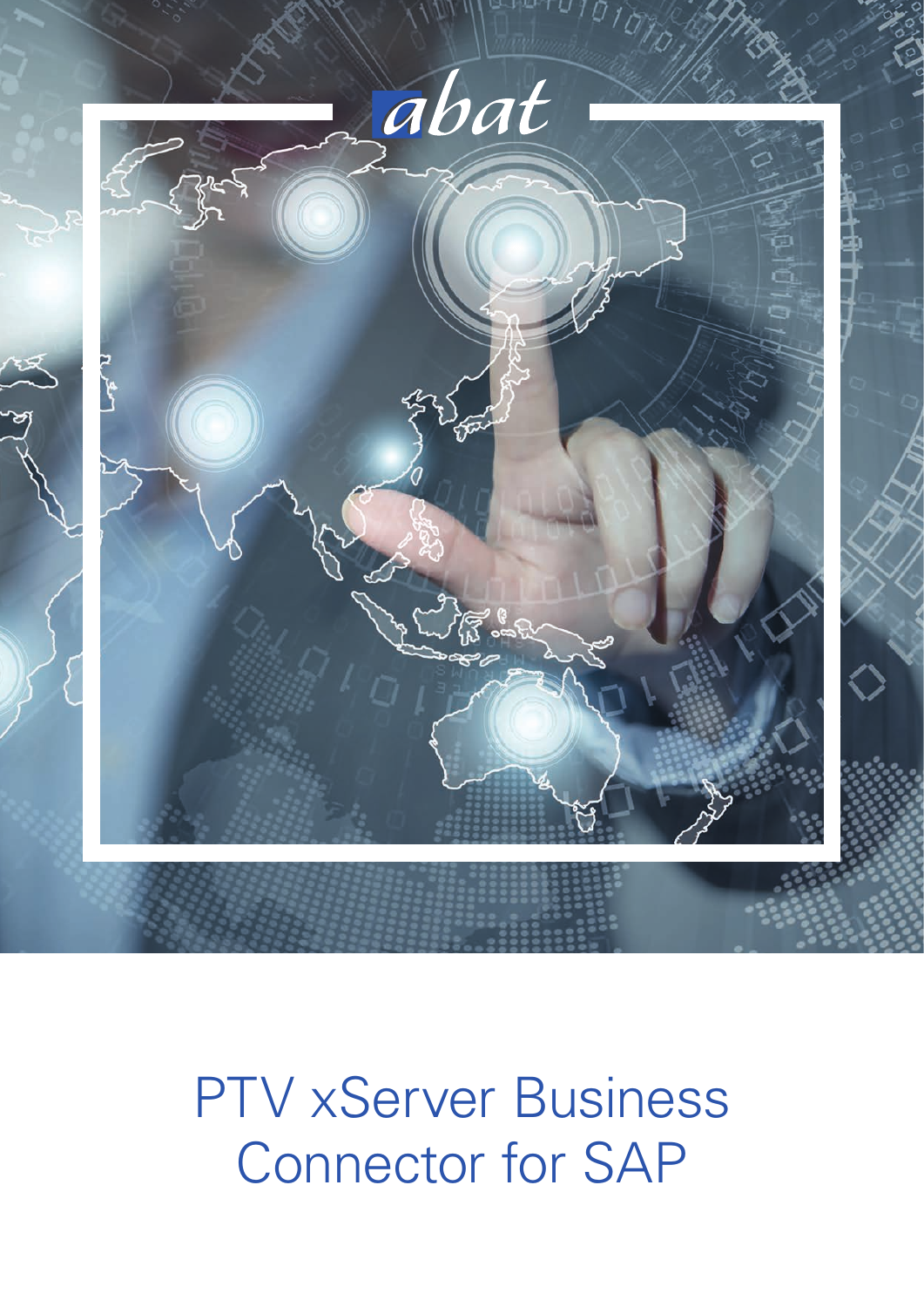# Optimization of routes thanks to geodata in SAP

# Business Connector for PTV xServer

Geographical requirements occur frequently in SAP. Freight calculation, transportation planning & execution, master data – all require simple and complex geographical functions. A task as simple as address verification, or as complex as transport planning of freight units with mapping support, these features are becoming an obvious requirement and can only be delivered by external vendors because SAP standard solution does not provide them.

PTV xServer deliver this functionality, improving the accuracy of geographical functions mentioned above. The PTV xServer Business Connector for SAP brings your SAP system and the PTV xServer together with considerable cost savings. There is no integration effort required to enable geo coding, routing and map integration in your SAP system with the PTV xServer Business Connector for SAP.

Your ABAP developers can then use geo functionality with a framework that is abstracted from the PTV xServer API to simplify their development environment.



## Functions overview

### Technical connectors

An SAP system requires technical connections to PTV xServer to provide accurate geo services. The technical connectors enable you to use all options of the PTV xLocate, PTV xRoute and PTV xMap operations and provide basic communications with the PTV xServer. No manual import of the PTV WSDL file is necessary. With knowledge about the PTV xServer API, developers can have full control over the communication channels to PTV xServer.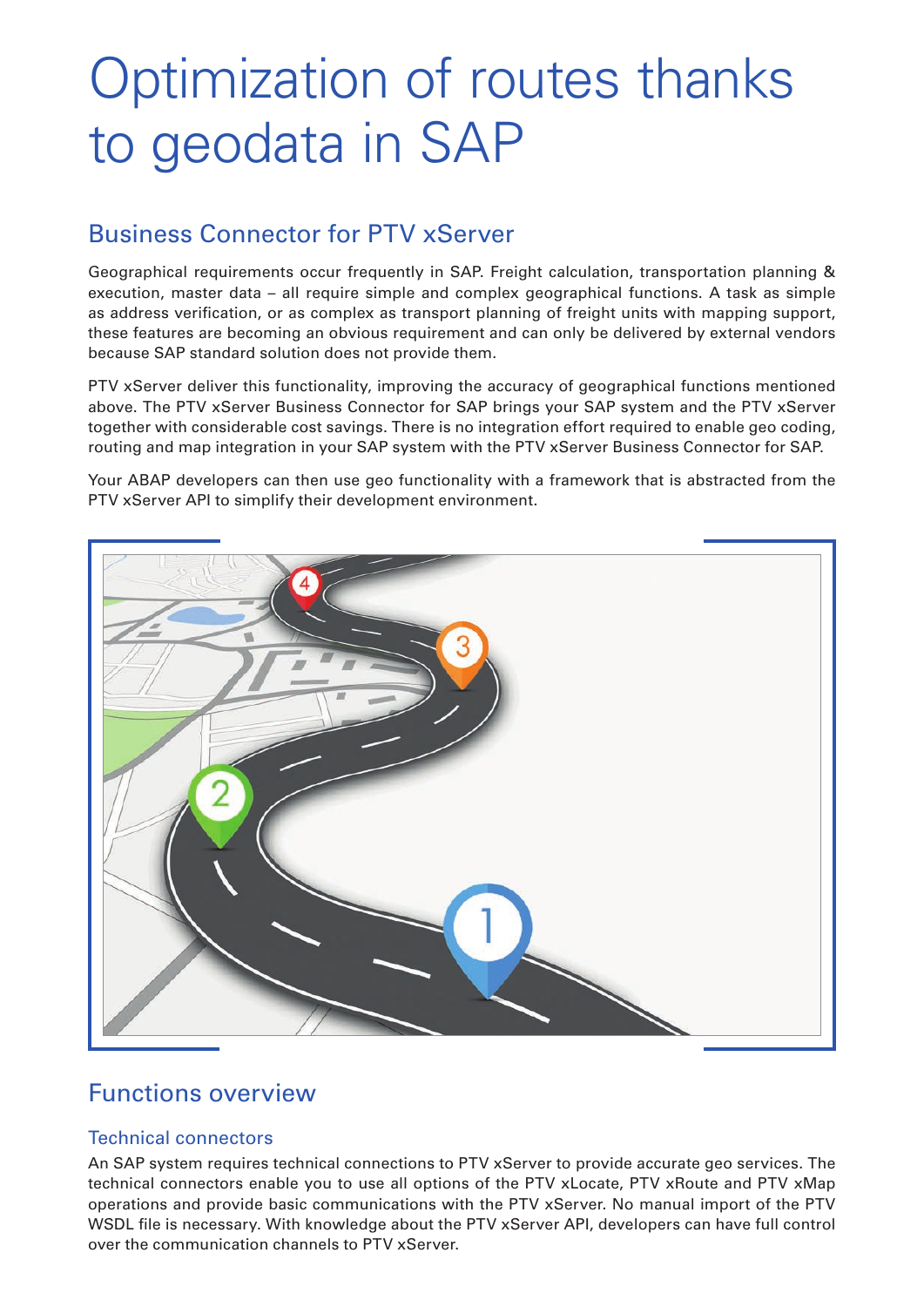

#### Functional connectors

Functional connectors are designed to provide PTV xLocate, PTV xRoute and PTV xMap functions to ABAP developers without the overhead of working directly with the PTV xServer API itself. As single modules, the functional connectors make use of the technical connectors, which must also be available in the system. Lower level functions of the technical connectors are encapsulated into an ABAP programming interface which can be used easily in your custom applications.

Functional connectors enable the following:

#### **Geocoding:**

Determine coordinates for individual locations, address lists and even POI's (Points Of Interest), making them available for further processing, such as map displays or routing functions.

#### **Address verification:**

Single addresses, address lists, POI lists and free text lists can be passed to the PTV xLocate server, ensuring your master data is complete.

#### **Distance calculation:**

Calculate distance and duration for a trip between two or more locations, inclusive of waypoints in between. Options can be enabled for avoidance of ferries or toll roads.

#### ■ Route calculation:

Calculate routes within suggested parameters for trips between given locations.

#### ■ Object placement on map:

Map displays that overlay spots, circles, areas, and enable you to draw lines between objects provide for an optimal map display experience. SAP Visual Business is a component of this functionality.

### Out-of-the-box solutions



#### SAP TM process controller integration

This enables direct import of geocoding, distance and duration information into your SAP TM system. PTV services can be used out of the box, requiring no further implementation. The solution fits seamlessly into the system at the point which was designated by the SAP standard.

Map display and detailed route calculation in SAP using the solution for SAP TM integration.